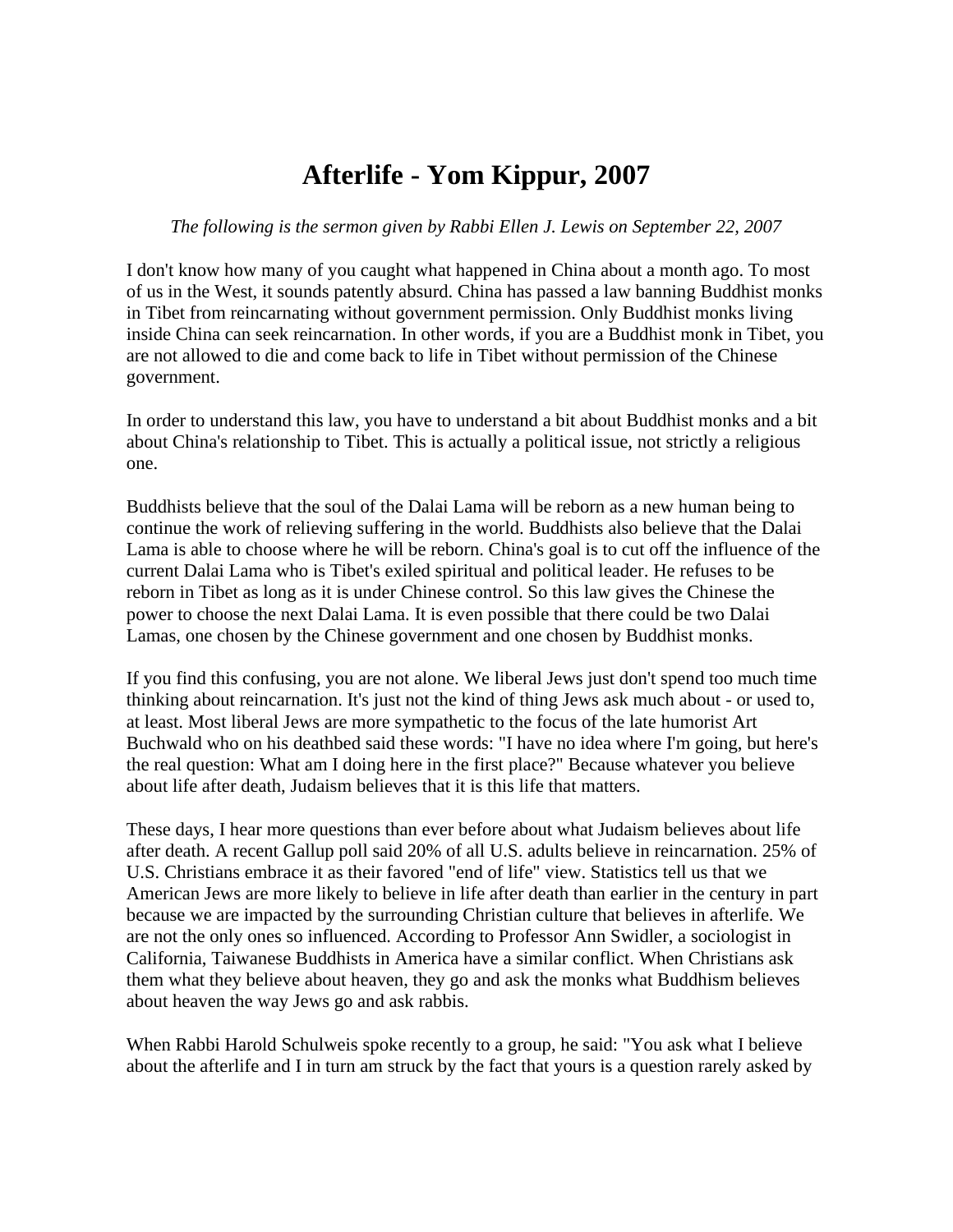Jews. It is different with Christian audiences where inquiries about the Jewish view of life after death are almost invariably the first questions posed." (p. 209, The American Rabbi)

He asks himself: "How is it that as a rabbi called upon to officiate at funerals, deliver eulogies, comfort the bereaved, I am rarely questioned about the disposition of the soul after death or the place of Heaven or Hell, or the belief in the physical resurrection of the dead? How is it that in the discussion about the meaning of the Holocaust and the destruction of one-third of our people, the Jewish position on the hereafter plays no part?" He answers his own question by saying that, "The Torah makes no explicit reference to another world beyond the grave." He adds, as further proof, that we Jews at the funeral cut the fringes of the prayer shawl that is placed around the shoulders of the deceased. That custom symbolizes the belief that the deceased have no mitzvoth, no deeds to be fulfilled, that death is final.

And yet while Rabbi Schulweis is right that the Bible makes no explicit reference to afterlife, it is after Biblical times that an idea of an afterlife did develop in mainstream Judaism. Initially the idea was that the Jewish people would be an eternal people and would achieve afterlife as a people; then the idea shifted in the rabbinic period to afterlife for individuals.

Rabbi Neil Gillman, in his book *The Death of Death* wrote, "Eschatology is central to the Jewish religious myth. And central to Jewish eschatology is the doctrine of an afterlife for each Jew. That doctrine, as it developed over time, taught that our death is not final, that at the end of days God will raise our bodies from the grave, reunite them with our souls and reconstitute us as we were during our lifespan on earth, that we will be brought before God to account for our lives and receive the appropriate reward or punishment…at that point, death will die." (p.34)

When there is a terrorist attack in Israel, you see television footage of Hasidim retrieving body parts. That's so that the body parts can be buried with their owner in anticipation of physical resurrection of the dead. I promise you that in the Reform temple where I grew up, we weren't taught that there was an actual physical afterlife. We were taught that we lived on in our deeds. I still feel pretty comfortable with that idea. But not long ago, even a liberal Reform theologian as famous as Eugene Borowtiz wrote in his book *Liberal Judaism*, "I do not know … how I shall survive, what sort of judgment awaits me, or what I shall do in eternity. I am, however inclined to think that my hope is better spoken of as resurrection rather than immortality for I do not know my self as a soul without a body but only as a psychosomatic self. Perhaps even that is more than I can honestly say…Ultimately I trust in what I have experienced of God's generosity, so surprising and overwhelming so often in my life. In such moments I sing whole-heartedly the last stanza of the hymn, Adon Olam. 'In God's hand I place my soul both when I sleep and when I wake, and with my soul, my body. God is with me. I shall not fear.'"

So the idea is there if you want it even in liberal Judaism. I just can't get excited about it. I will recommend books to you, if you are interested. I will invite you to confirmation class when we study afterlife. But I am still more preoccupied with Art Buchwald's question, what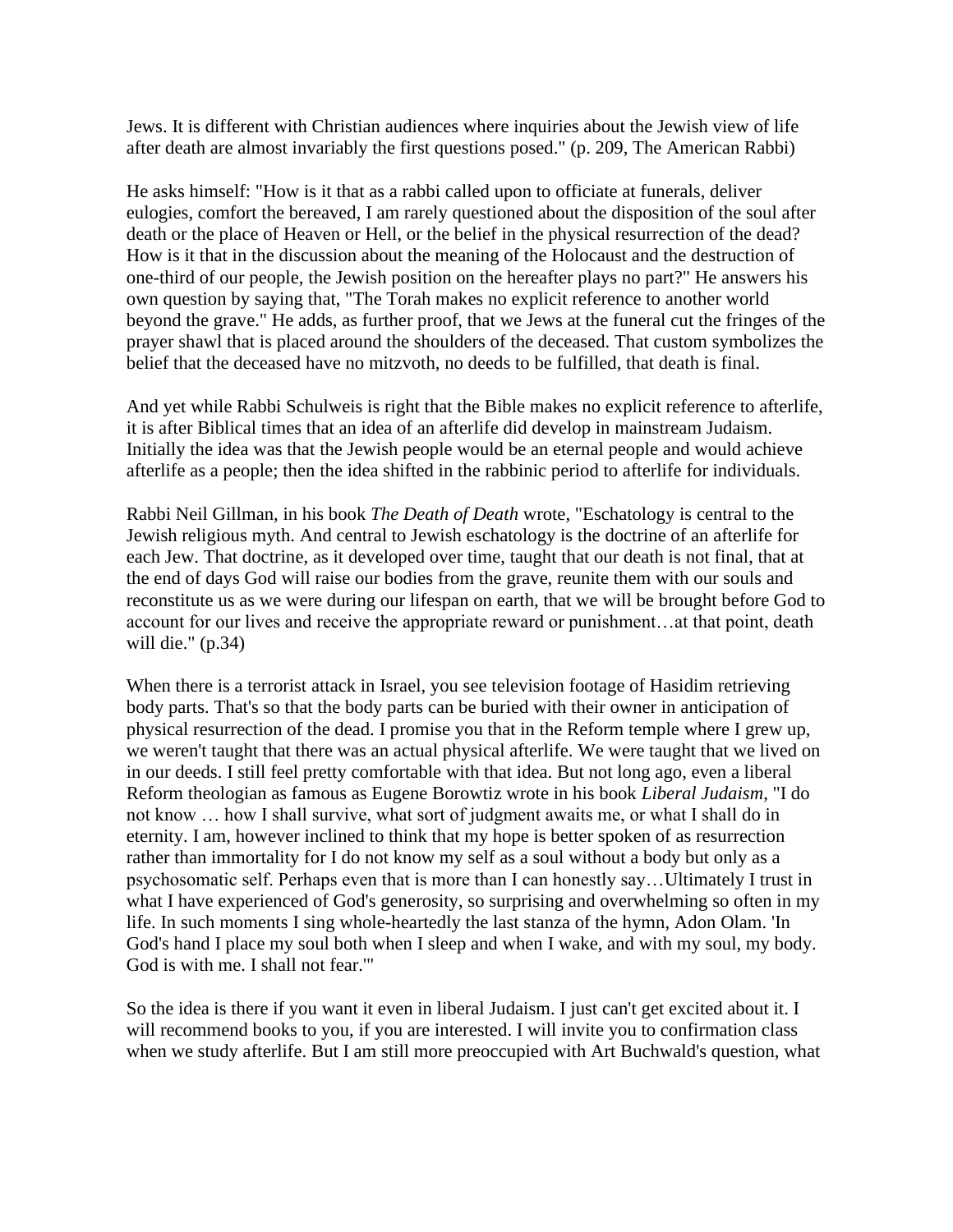are you doing here in the first place? Because even those who do believe in afterlife agree that the Jewish focus is always on this world.

To be alive is to consciously consider your legacy; why are you here and what do you want to leave behind? To be alive is to have deeds to perform and imperatives to be followed - that is the essence of Judaism regardless of what you believe about life after death. Leonard Fein wrote a column in **[The Forward](http://www.forward.com/)** recently about a Mexican Jew named Daniel Lubetzky who graduated from Stanford Law School in 1993. Lubetsky founded an organization called [One](http://www.onevoicemovement.org/)  [Voice,](http://www.onevoicemovement.org/) and maybe - just maybe - it's the most practical idea around. Suppose, Lubetzky thought, we can get a lot of people - say for example 1 million - on both sides, Palestinians and Israelis, to sign a joint statement of principle. And suppose we were then to put before all who've signed, a set of policy propositions and ask them to vote on each. And suppose a broad consensus could be generated regarding the propositions. Might that not shift the current imbalance of power between extremism and moderation? Might not sufficient momentum thereby be generated to impel politicians to heed the express will of their people?

It turns out that so far, 548,692 people - [almost equally divided between Israelis and Palestinians] have signed on to the framing pledge. [Their goal is to gather 1,000,000 signatures.] More than that, last month, smack in the middle of the ongoing mayhem in Gaza, 14,000 Gazans added their names to the list. The pledge: In its most basic version, an affirmation of the rights of both peoples to independence, national security, personal safety, sovereignty, freedom, dignity, respect and economic viability and a call on the political leadership to immediately commence negotiations and implement a two state solution to the conflict.

There are ten propositions. The first and arguably the most important endorsed by 76% of both Palestinians and Israelis says Israel will be the state of the Jewish people and Palestine the state of the Palestinian people, each recognizing the other as such, both democratic and respecting human rights, including minority rights.

How is *One Voice* doing this? By grassroots organizing and by training youth pledged to live in mutual regard. Their latest publicity has Arab and Israeli youth together looking out at the camera and asking: what are you willing to do to end the conflict? They have a major event planned for Oct. 18, [One Million Voices to end the conflict,](http://www.onemillionvoices.org/) the largest simultaneous mobilization of Israelis and Palestinians in the history of the region. Via live, internally broadcast public summits in Israel, Palestine and communities worldwide, One Million Voices to end the conflict. I have no idea what Lubetzky thinks about afterlife, but I do know that Lubetzky took seriously the question: What are you doing here in the first place?

If you do want to live on after you are gone, that is the way to do it, in what you do here. You make life better on this earth, you try to help others find meaning in their lives. You have to be able to think big if you want to achieve immortality in your lifetime. What I really love is the suggestion made by the late philosopher Robert Nozick who speculated that "a person's dying energy could bubble into a new universe made in that person's image." His suggestion: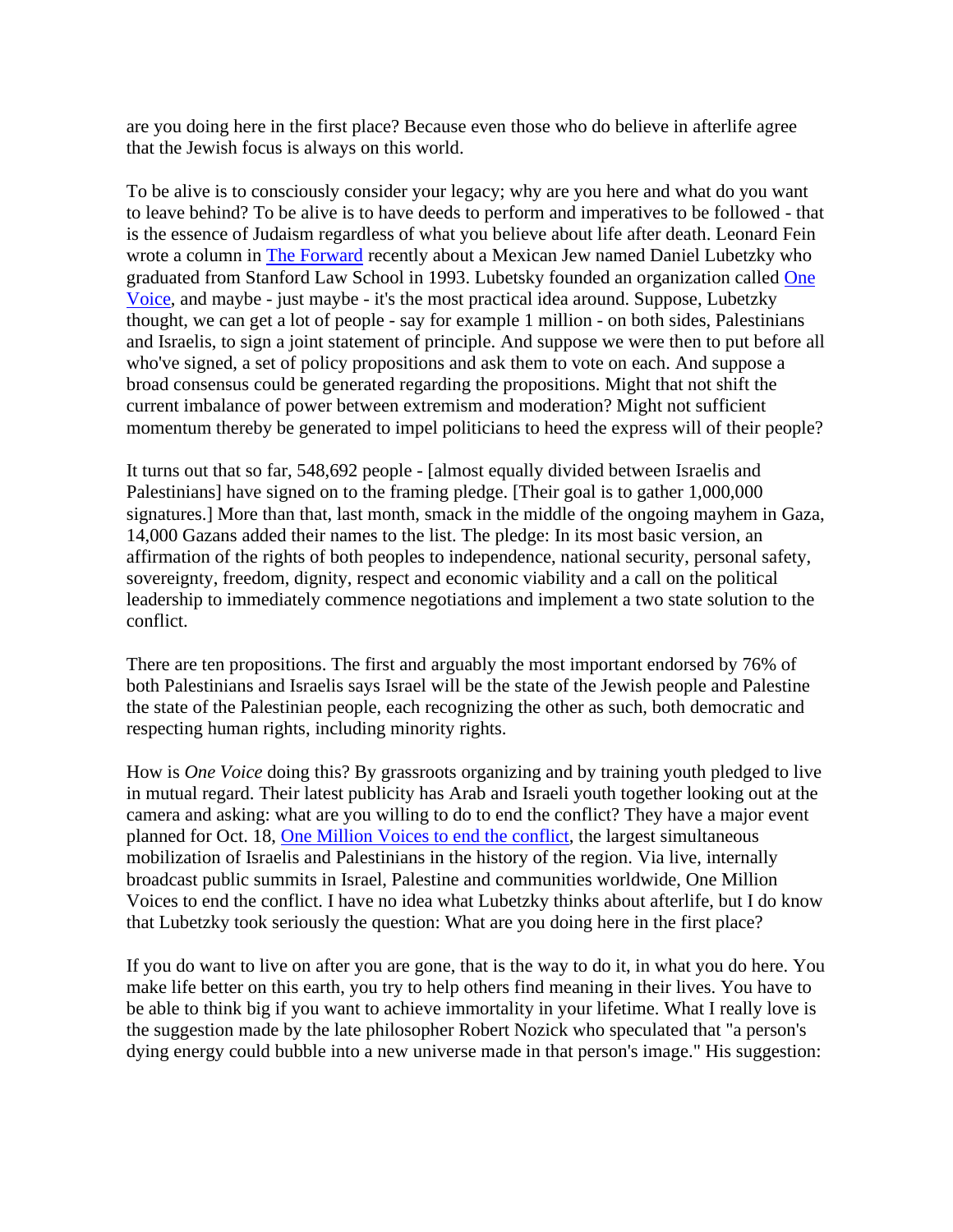first imagine what form of immortality would be most desirable, then live that life in the present as though it were already a reality.

This isn't as crazy as it sounds. We have done this in our recent history. Before the state of Israel became a reality 60 years ago, someone had to imagine that it could exist. Before this congregation became a reality 60 years ago, someone had to imagine that it could exist. Those "someones" lived what they imagined and created two versions of living immortality that gave meaning to their lives and meaning to those of us who have inherited them.

If you think about it, we all want some version of immortality, we all want to say that what we did here had meaning. Some of this we can plan. We can make sure this temple is here after we are gone. Being a member now is actually a way of creating immortality in the future. But not all versions of immortality have to be on such a grand scale.

One of our members told me the story of her mother: "She was plunging deeper and deeper into her Alzheimer's disease and found it impossible to do the things grandmothers think are essential, like buy presents and take the grandchildren places. When the kids were in camp (and sometimes when they were home, too) my mother would cut words and pictures out of magazines, paste them on paper, usually in circles and other patterns, and send her "letters" to the kids in this crazy, mixed-up form. My children never got any other "presents" from my mother, but they knew she loved them profoundly and that love was returned by them with intensity and with joy."

Her children, now adults, have never forgotten those letters she so lovingly crafted for them. Her immortality lives on in that loving memory.

I think I once told you about a letter my grandmother wrote to my mother in 1980 when Grandma was 84. My mother found it a few years ago with some old papers in a safe deposit box:

## Gert, Dear,

In case I am incapacitated: My treasury bond \$10,000 repurchase agreement is due on Sept. 6. Please cash it. It is in the vault in Deal, but I do all business in Long Branch. The bank, NJ National, is on the corner of Memorial Parkway and Broadway. I'll be able to pay taxes and sewerage on August 1 but the next due date is on Nov. 1. The bills are in the envelopes. My heating oil is in. In case I leave, I want all my personal possessions to go to you. Aside from my sterling silver, there isn't much. Probably you'll give Kaki some china. There is a good Lenox platter, my Tiffany urn, and the silver and crystal flower container. She signs it: Love, Mother

Then comes the P.S.: When Ellen's baby comes, please give her enough money for two weeks nursing when she comes home.

And then she ends with the date: August, 1979, five months before Gideon was born. Grandma didn't think she would live to see her first great-grandson, so she planned how her love would continue after her death. She never thought she would live to be 102. She was living her immortality long before she had to; and that is what Yom Kippur reminds us to do,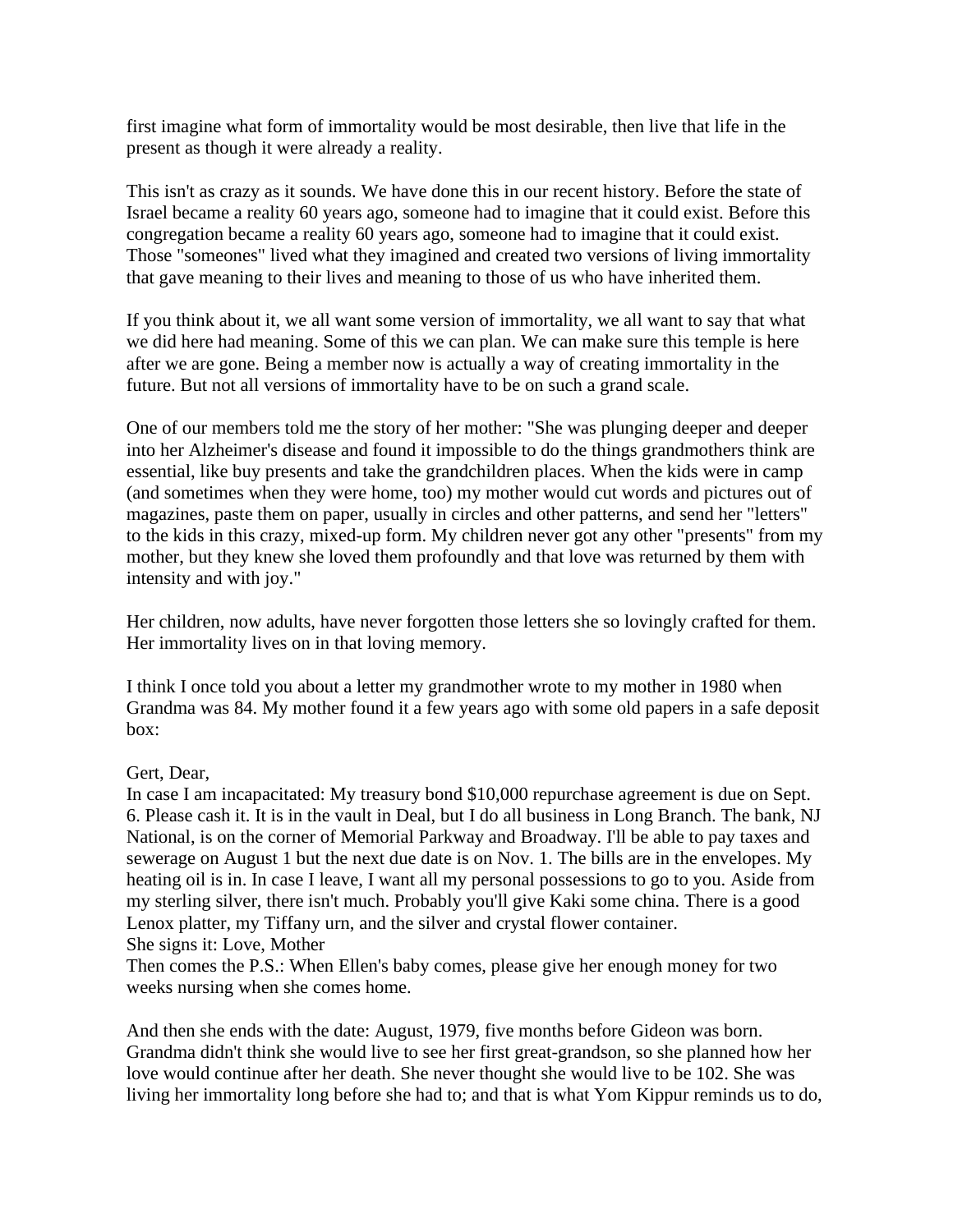to live each day as if this day might be our last. That is what Nozick means when he tells us to imagine what form of immortality would be most desirable and then live that life in the present as though it were already a reality.

For us, death is always a tragedy even if we talk so confidently about afterlife. You will never hear "she has gone to a better place" at a Jewish funeral. At a Jewish funeral, you will never hear poignant words like those uttered recently by Benito Perrone whose wife died at the World Trade Center on 9/11: "Our family will never feel complete again until God unites us in heaven."

You will, however, hear Jewish humor that shows how we value life and view deth a a tragedy. Rabbi Maurice Lamm tells the story of a man in his mid-seventies who was left all alone in a shtetl in Poland before the Second World War. All his children had immigrated to America. He had a hard time finding shelter and food.

Every morning, he would pick up sticks and put them in his burlap bag. Just before sunset, he would take this bag to the wood merchant who would buy it for a kopek or two and sell it to the villagers. One hot July day, he trudged from morning to night, picking up sticks. As he was putting his last stick in his bag, the burlap broke and all the sticks fell to the ground. Tired, frustrated and disgusted, he looked up to heaven and said, "God, what do I need this for? You might as well send the Malach ha Mavet, the Angel of Death, to take me." Instantly, the Angel of Death appeared at his side and asked, "Did you call?" "Yes," said the man. "What can I do for you?" asked the angel of death. The man looked at the malach ha mavet and replied: "You can help me pick up these sticks."

In a different kind of bid for immortality, but in an equally Jewish way of acknowledging death with humor, and giving his son an ethical and religious message about life, columnist Jacob Medjuck's father complained about his birthday this year. "I'm 63," he said on the phone, "63." "63," I said, "you're young." And he explained: If you had a son tomorrow, I would be 76 at the bar mitzvah. 76! But you can't have a son tomorrow, it takes nine months to bear children - and you don't even have a girlfriend! Let's say instead you just met the girl tonight, I'm 77, 78 at the bar mitzvah, but she's not the right one - or you're not the right one, which is more likely, Jacob. So let's say you finally find the right girl in two years, now I'm 79 I'm 80 at he bar mitzvah. Let's say you want to travel for a year, have kids later. I'm 81, 82. And when you finally do get pregnant…it's a girl! [Apparently Jacob's father hadn't heard of bat mitzvah] 83, 84, on to your second kid, 85. I'm 85 at the bar mitzvah. And that's if you get it all right - which you've never done. I'm 85 if it all goes perfect. What goes perfect? Nothing. So here's the new plan: Do you remember when we told you to go out and find a girl who loves you? The right girl for you? A woman who will take care of you, who will let you take care of her? Someone fun, all the good stuff? Good. Forget that. Go find anyone. Tonight even. Your mother and I have put aside some money, and we will take care of everything. Make a baby, make a boy, make two, and with luck I will be at the bar mitzvah." This is our typical backhanded way of saying we value this life and we want to see concrete proof that we will live on.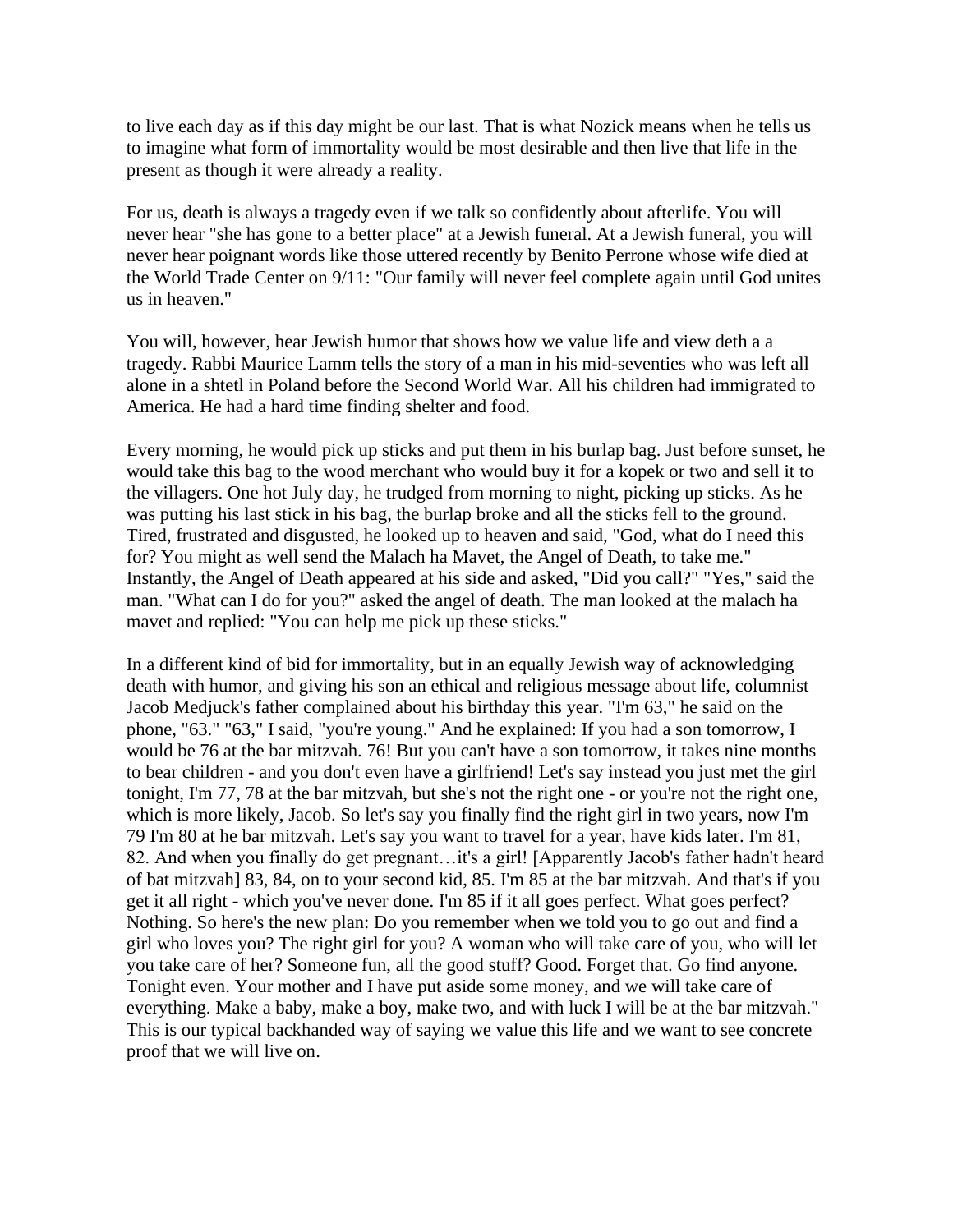The Jewish value is always to choose life whenever there is a choice regardless of what might come later. Viktor Frankl was a Holocaust survivor who went on to become a famous psychologist. He was awakened in the middle of the night by a phone call from a man threatening suicide. He insisted that Frankl gave him a good reason why he should not kill himself. Frankl offered every reason he could think of, and finally persuaded the caller to meet at an all-night coffee shop in a nearby neighborhood. The two sat and talked for a while.

Frankl asked, "Why did you call? Had you read my books?"

"No," responded the man. "Actually I have never heard of you. I was in trouble and needed someone, so I picked your name out of the psychiatric listings in the phone book."

A little taken back, Frankl asked, "Well, which of my arguments convinced you not to commit suicide and to meet me?"

The man looked abashed. "Dr Frankl, I do not mean to offend you, " he said. But not a single argument of yours changed my mind. None of them was enough to persuade me to live."

Frankl was exasperated and asked, why did you decide to live?

The man answered, "I called you in the middle of the night. You did not know me at all, yet you spent hours on the phone and even met me in a coffee shop before dawn. I thought that if my life could mean so much to a complete stranger, it ought to mean something to me, too."

What are you doing here in the first place? Your life has meaning when you live so that it has meaning. That is within your control. Is afterlife a possibility? Sure. Is resurrection a possibility? Why not. But do you want to sit around waiting for it to happen? You bet you don't. So it's fun to wonder where in the world the present Dalai Lama will be reincarnated. With 130,000 Tibetan exiles spread throughout India, Europe and North America, and with an estimated 8000 Tibetans living in the US, it could even be here. But I'm still more interested in Art Buchwald. For a funny guy, he had a very difficult life. His father went broke in the Depression. His mother was institutionalized shortly after his birth. He and his sisters were shuttled between orphanages and foster homes. He battled depression. And: He actually had an afterlife in this life. On Feb. 8, 2006 he checked into hospice suffering from kidney failure. He refused dialysis. He wrote a column called "Goodbye, my friends" that he asked to be distributed after his death. Doctors gave him weeks to live. And then he got better which you are not supposed to do in hospice. After 6 weeks, his insurance company stopped paying for hospice. He entertained friends. He ate more cheesecake. He even had time to write a final book: *Too Soon to Say Goodbye. He didn't die until January 17, 2007, almost a year after he had received his death sentence. He believed it's what you do on Earth and the good deeds you do here that's important. In an interview with his friend Mike Wallace, Wallace asked Buchwald about his legacy. What did he most want to leave behind? And this man who had suffered so much in his life, who had lost a leg to diabetes, who had outlasted the doctor's predictions gave him this answer: "Joy, that's what I am going to leave behind." That is the real Jewish position on afterlife: In the face of death, live with joy.*